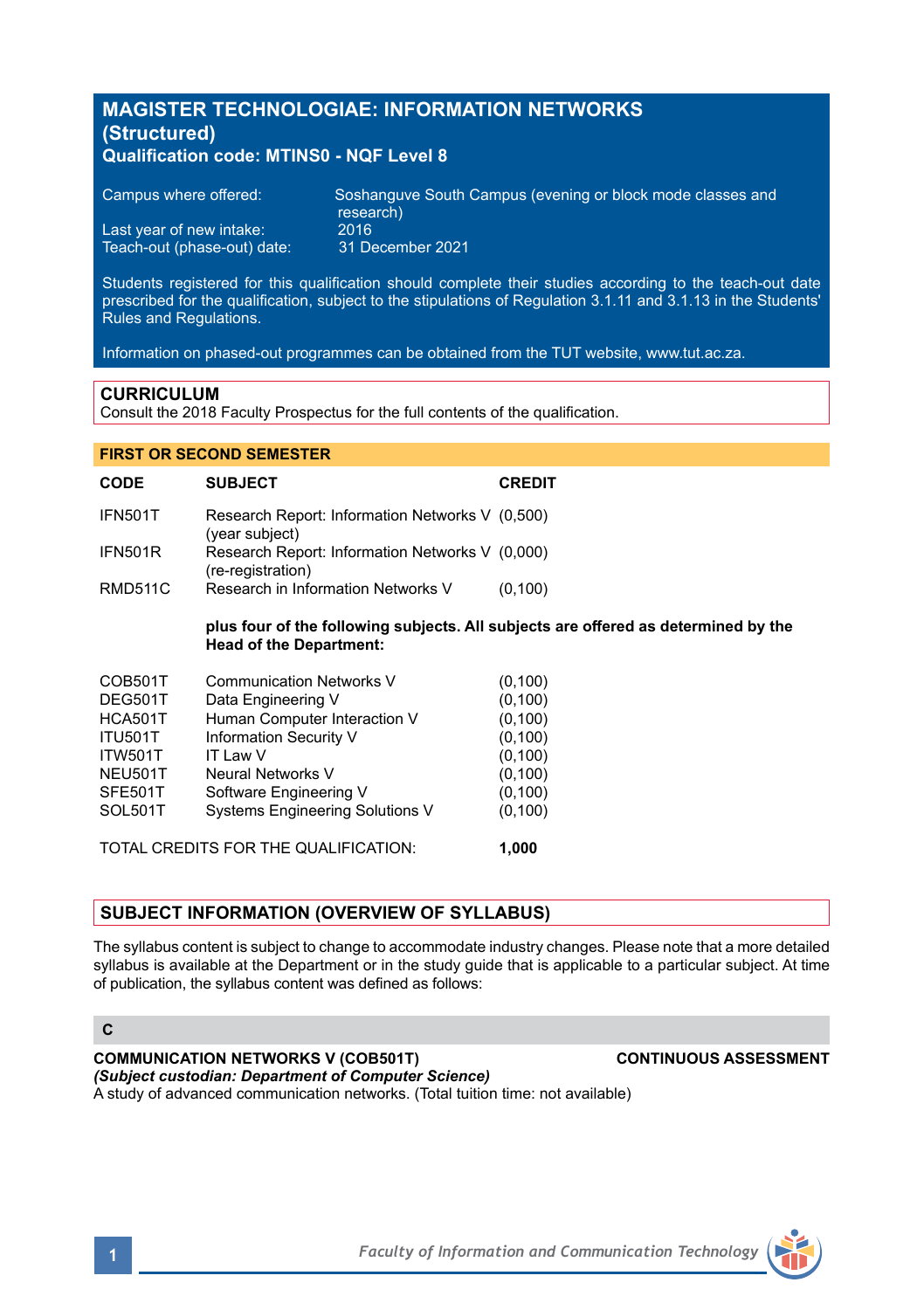# **DATA ENGINEERING V (DEG501T) CONTINUOUS ASSESSMENT**

### *(Subject custodian: Department of Computer Science)*

Aim: To introduce the students to the tools and techniques of data mining, data warehousing and knowledge engineering. Objectives: On completion of this subject, the students should be able to apply the various tools and techniques of data mining, data warehousing and knowledge engineering. Introduction to Cloud concepts. Key Topics: Data sampling, modelling, processing, decision tree induction, model evaluations, classification tools, clustering tools, association tools, genetic algorithm and customer-relationship management. (Total tuition time:  $\pm$  40 hours)

# **H**

### **HUMAN COMPUTER INTERACTION V (HCA501T) CONTINUOUS ASSESSMENT** *(Subject custodian: Department of Computer Science)*

Advanced knowledge of Human Computer Interaction design and development. Contents include usability goals, usability design and principles, the process of interaction design, prototypes, usability engineering lifecycle model, data gathering, understanding users, activity, designing for collaboration and communication, affective aspects, persuasive technologies, identifying needs and establishing requirements, design, prototyping and construction, introducing evaluation, usability testing and field studies. (Total tuition time: ± 40 hours)

### **I**

## **INFORMATION SECURITY V (ITU501T) CONTINUOUS ASSESSMENT**

*(Subject custodian: Department of Computer Science)*

Advanced network security is covered in this subject. (Total tuition time: ± 40 hours)

### **IT LAW V (ITW501T) CONTINUOUS ASSESSMENT**

### *(Subject custodian: Department of Informatics)*

Interpretation and implementation of Bills and Acts relevant to the IT industry, e.g. Electronic Communication and Transaction Act and Access to Information and Privacy Acts. (Total tuition time: not available)

## **N**

## **NEURAL NETWORKS V (NEU501T) CONTINUOUS ASSESSMENT**

*(Subject custodian: Department of Computer Systems Engineering)* Genetic algorithms and the application of neural networks in different environments. (Total tuition time: not available)

## **R**

# **RESEARCH IN INFORMATION NETWORKS V (RMD511C) CONTINUOUS ASSESSMENT**

# *(Subject custodian: Department of Computer Science)*

Aim/Purpose: To introduce the basics of paradigms, methodologies, and techniques of scientific research. Objectives: To provide a holistic overview of the research processes, be able to write a good research proposal and to implement it into a form of a dissertation. (Total tuition time:  $\pm$  40 hours)

**RESEARCH REPORT: INFORMATION MINI-DISSERTATION ASSESSMENT NETWORKS V (IFN501T/R)**

*(Subject custodian: Department of Computer Science)*  Syllabus content not available. Please contact the Head of Department.

# **S**

# **SOFTWARE ENGINEERING V (SFE501T) CONTINUOUS ASSESSMENT**

*(Subject custodian: Department of Computer Science)* Development of high-level business processes by using UML, cost and risk management and team organisation. (Total tuition time: ± 40 hours)